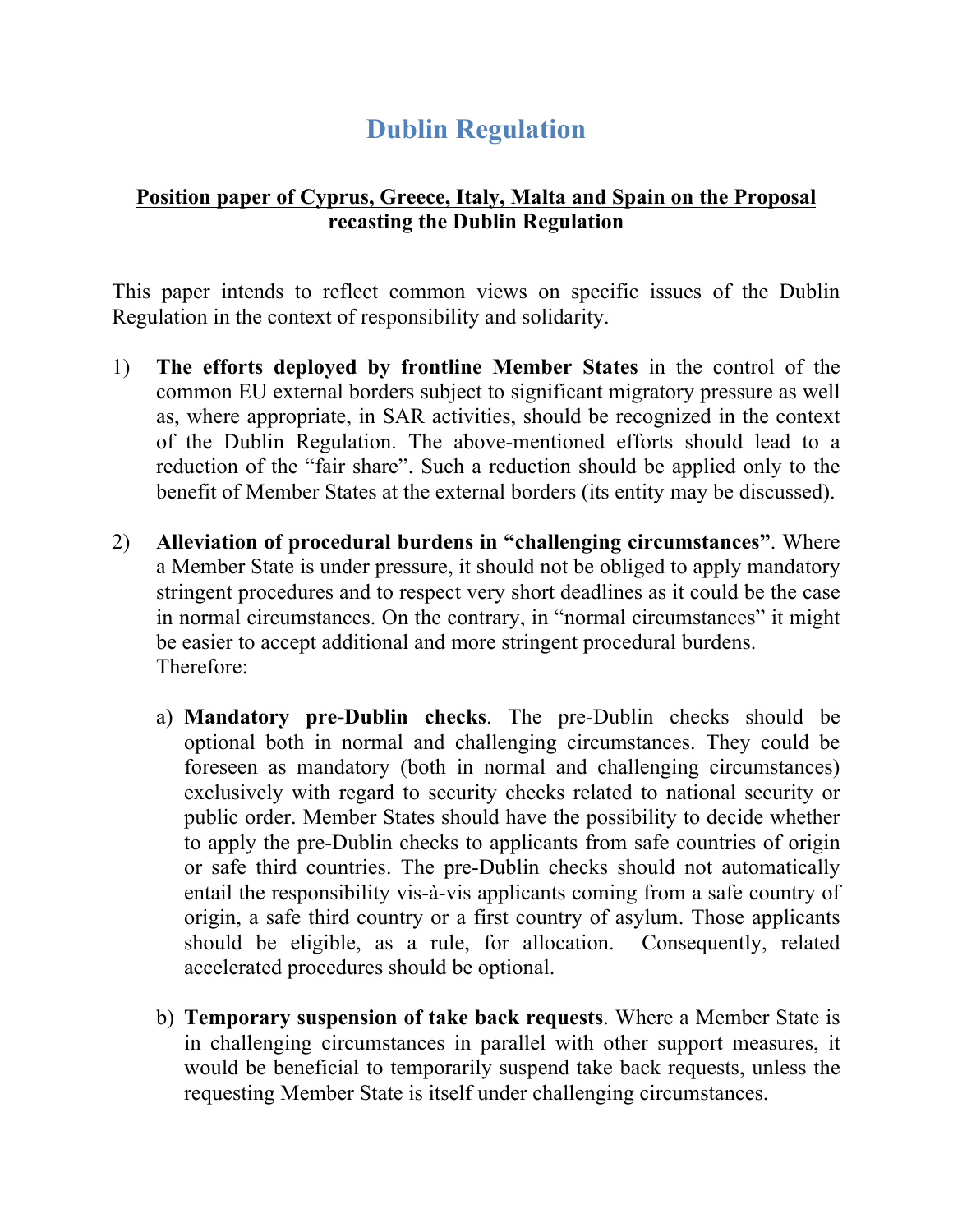- 3) **Reduction of duration of stable responsibility** to a maximum of 2 years (instead of 10 years as currently foreseen in the Presidency proposal)<sup>1</sup>. Any further application after the cessation of responsibility should be considered as a new application for the purposes of the Dublin Regulation, thus leading to a new procedure for the determination of the responsible Member State.
- 4) **The criteria on minors, dependents and family members should be strengthened in the future Dublin rules**. Before submitting a take charge or take back request, the requesting Member State should ensure that there are no family members of the applicant in its territory. The same rule should also apply in case of allocation.
- 5) **The definition of family members should be extended to siblings**. Such an extension would facilitate family reunification and consequently reduce uncontrolled secondary movements.
- 6) **Extension of the discretionary clause**. In Article 19 the possibility should be foreseen for a Member State to directly return the applicant present on its territory to the safe country of origin or to a safe third country instead of submitting a take-back request to the Member State responsible.
- 7) **Solidarity measures should have an immediate positive impact**. Some of the measures foreseen in the Presidency's proposal (resettlement and financial contribution of 30,000 Euros instead of allocation) would not be useful to alleviate immediately the burden on the first entry Member State.
- 8) **The principle of cessation/shift of responsibility** in case of failure to comply with the deadlines established for the "Dublin" transfers (take back) should be reintroduced. The length of such deadlines may be discussed.
- 9) **Member States should be able to reply to both take charge and take back requests**. Procedure for take back should not be limited to a simple notification.
- 10) **Beneficiaries of international protection should remain outside the scope of the Dublin Regulation**. They should be sent back to the responsible

 **<sup>1</sup>** This means to delete the reference to Eurodac.